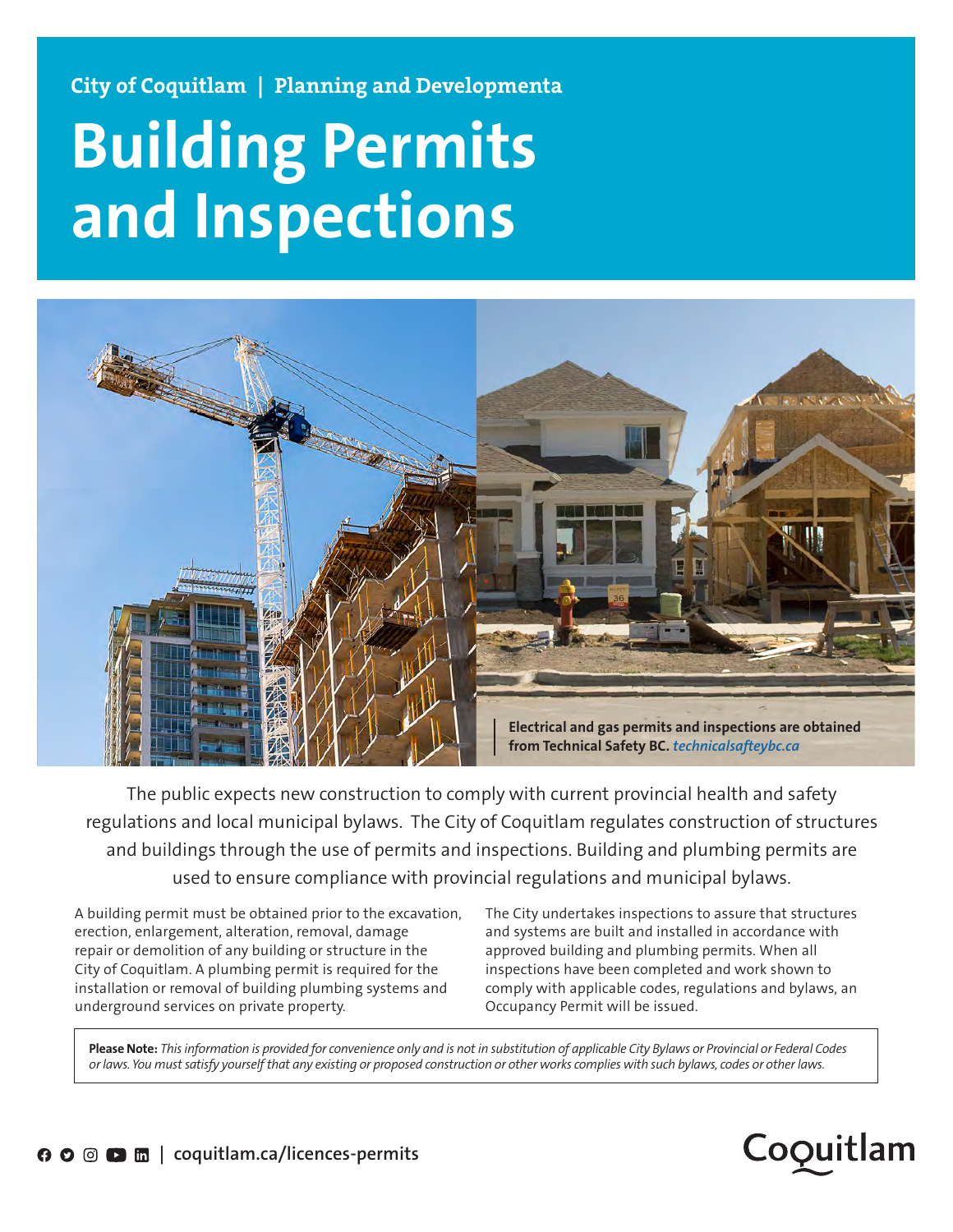# **Building Permit Application Process**

| Coquitlam                                                                                                                                            | City of Coquitlam<br><b>Building Permit Application</b><br>Industrial, Commercial, Institutional, Multi-Family |                                                                                                                                                                                                                                                                                                                                                                                                                                                                                                                                                                                                                                           |  |                                 |                      |
|------------------------------------------------------------------------------------------------------------------------------------------------------|----------------------------------------------------------------------------------------------------------------|-------------------------------------------------------------------------------------------------------------------------------------------------------------------------------------------------------------------------------------------------------------------------------------------------------------------------------------------------------------------------------------------------------------------------------------------------------------------------------------------------------------------------------------------------------------------------------------------------------------------------------------------|--|---------------------------------|----------------------|
| Office Use Only<br>File Number<br>From E.<br><b>Seagh F</b><br><b>Several Inc.</b>                                                                   | ٠<br>۰<br>÷                                                                                                    | Office this Only for Behind<br>(applicated Way, Coordinate BC V plk 350).<br>1. Newsletter and Programme<br>Tel Six 407-5441 Eng Rog 407-9460<br><b><i>Dentsyment Geniene</i></b><br><b>ENVIRONMENTAL Systems</b><br><b>Transportation Limiters</b><br>this seal furnity structure<br>Lessing and Finlin fum<br>Fox Dool.<br><b><i>FARM TOURS</i></b><br>$\sim$<br><b>HOME</b><br>Sim and suit unfurnished pursue at purting it in<br>٠<br><b>Silver Olympickel, all</b><br>this fact and Charges Byline and do not pureacher<br><b>DC Ford of</b><br><br><b>Robins</b><br>÷<br>approved of conduction in our way.<br><b>Village</b><br>٠ |  | <b>Building Permits Glynian</b> |                      |
| Associated River                                                                                                                                     |                                                                                                                |                                                                                                                                                                                                                                                                                                                                                                                                                                                                                                                                                                                                                                           |  |                                 |                      |
| below time. If your refurnation a mountal true a full allows by since affully adobted paper.<br>Applicant<br><b>Business Islame</b><br>CONTACT FLAMM |                                                                                                                |                                                                                                                                                                                                                                                                                                                                                                                                                                                                                                                                                                                                                                           |  |                                 | invoice to: 17       |
| <b>Address</b>                                                                                                                                       |                                                                                                                | <b>City</b>                                                                                                                                                                                                                                                                                                                                                                                                                                                                                                                                                                                                                               |  | Postal Code:                    |                      |
| <b>Mastei Allen</b><br>Agent (if different from applicant)<br><b>Business Mame:</b>                                                                  | <b>Carlos</b>                                                                                                  | <b>Email:</b>                                                                                                                                                                                                                                                                                                                                                                                                                                                                                                                                                                                                                             |  |                                 | <b>Invoice to: C</b> |
| <b>Contact Hame:</b><br><b>Address</b>                                                                                                               |                                                                                                                |                                                                                                                                                                                                                                                                                                                                                                                                                                                                                                                                                                                                                                           |  | Pestar Code:                    |                      |

### **1 SUBMIT APPLICATION**

### **You will require:**

- **A B** Permit Application Form and Application Fees
- **A B** Permit Checklist
- **A B** Agent Authorization Form
- **C** Provincial Home Warranty Form (where applicable)
- **C** Copy of Land Title and Title Documents
- **E** Drawings that meet standards outlined in Permit Checklist (number of drawing sets dependent on application type)
- **C** Approvals from outside agencies if required (Strata Council, Fraser Health Authority, Ministry of Transportation and Infrastructure, WorkSafe BC, Technical Safety BC, BC Hydro, Fortis, etc.)

### **2 APPLICATION REVIEW**

- **D** Referrals made to applicable departments (Development Planning, Development Servicing, Plumbing Section, Engineering, Fire Services, Legal Services, Parks, Recreation & Culture, etc.)
- **D** Staff review of drawings for compliance with BC Building Code and Zoning Bylaw
- **D E** Review of all relevant documents (Land title charges, Development Permit conditions, Alternative Solutions reports) Revisions forwarded to appropriate consultant (if required)
- **D** Markup and preparation of Official Construction Drawing package

### **3 ISSUANCE OF PERMIT**

- **D** Permit package is prepared for applicant pick-up and notification is made
- **E** All remaining fees are paid upon pick-up including damage deposit
- **D E** Permit(s) signed and issued

### **4 OBTAIN LICENCES**

**E** All persons or companies conducting business in Coquitlam will require the appropriate business licence

### **5 BOOK INSPECTIONS**

- **E** Inspections to be called at each required stage of construction (inspection list is available)
- **E** Customers have access to WebPermits on-line inspection(s) booking service
- **E** Twenty-four (24) hour notice is required for inspection Do not cover up or bury any work that has not been inspected. *Contact your inspector if you have any questions.*

### **6 OBTAIN OCCUPANCY PERMIT**

- **E** You must obtain and pass a final building and plumbing inspection
- **E** Ensure that all documentation is completed and submitted (e.g. Letters of Assurance, Engineering & Public Works approvals, etc.) Allow five business days for processing the occupancy certificate.

### **INFORMATION, ACCESS AND RESPONSIBILITY A Online B Building Permits**

- **Counter at City Hall**
- **C External Agency**
- **D Internal City Activity**
- **E Applicant Responsibility**









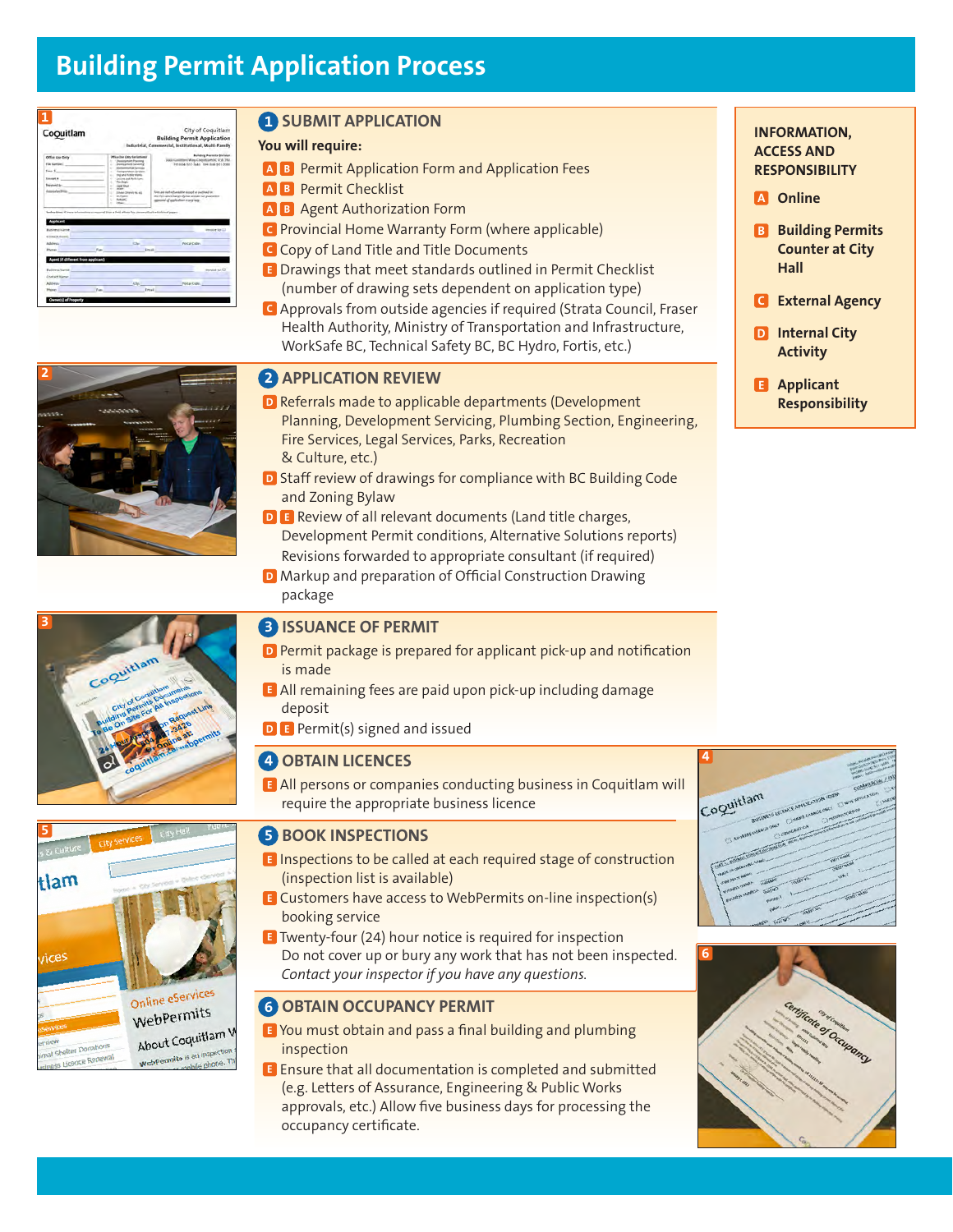# **Building Permits**

### **Minor Projects and Major Projects**

Project applications are processed depending on their level of complexity, and the Building Permits Division is organized in a way to efficiently process permits based on two main categories: minor or major projects. Your application will be considered as one or the other.

### **Minor Projects**

Minor projects are often described as relatively small residential buildings or they may consist of simple construction and are undertaken by homeowners or small construction companies. These projects generally fall within the scope of Part 9 of the BC Building Code. The review process for these applications requires less review by other departments and agencies. Examples of minor projects are:

- Duplex (two-family residential home)
- Single family residential home
- Laneway housing (coach house, carriage home)
- Accessory building detached garage, carport, shed, workshop
- Addition/house raise
- Secondary suite
- House move
- Renovation
- Basement finish
- Decks and balconies
- Pool
- Awning/canopy/patio cover
- Retaining wall
- Wood burning appliance





### **Major Projects**

Major Projects often involve development companies, large construction companies with major sub-trades, professional consulting firms and / or registered professionals. These projects are often referred to as "complex" buildings and fall primarily within the scope of Part 3 of the BC Building Code. Complex developments often require other development approvals prior to the building permit stage, and the construction of these projects is often overseen by registered professionals. Examples of a major project are:

- Mid-rise and high-rise residential building
- Commercial, Industrial, Institutional building
- Mixed-use building containing residential/commercial use
- Townhouse/multi-family development
- Tenant Improvement to commercial building
- Exterior alteration or addition to a commercial building
- Facilities requiring Fire Code review
- **Racking**
- Spray Booth and other specialized use